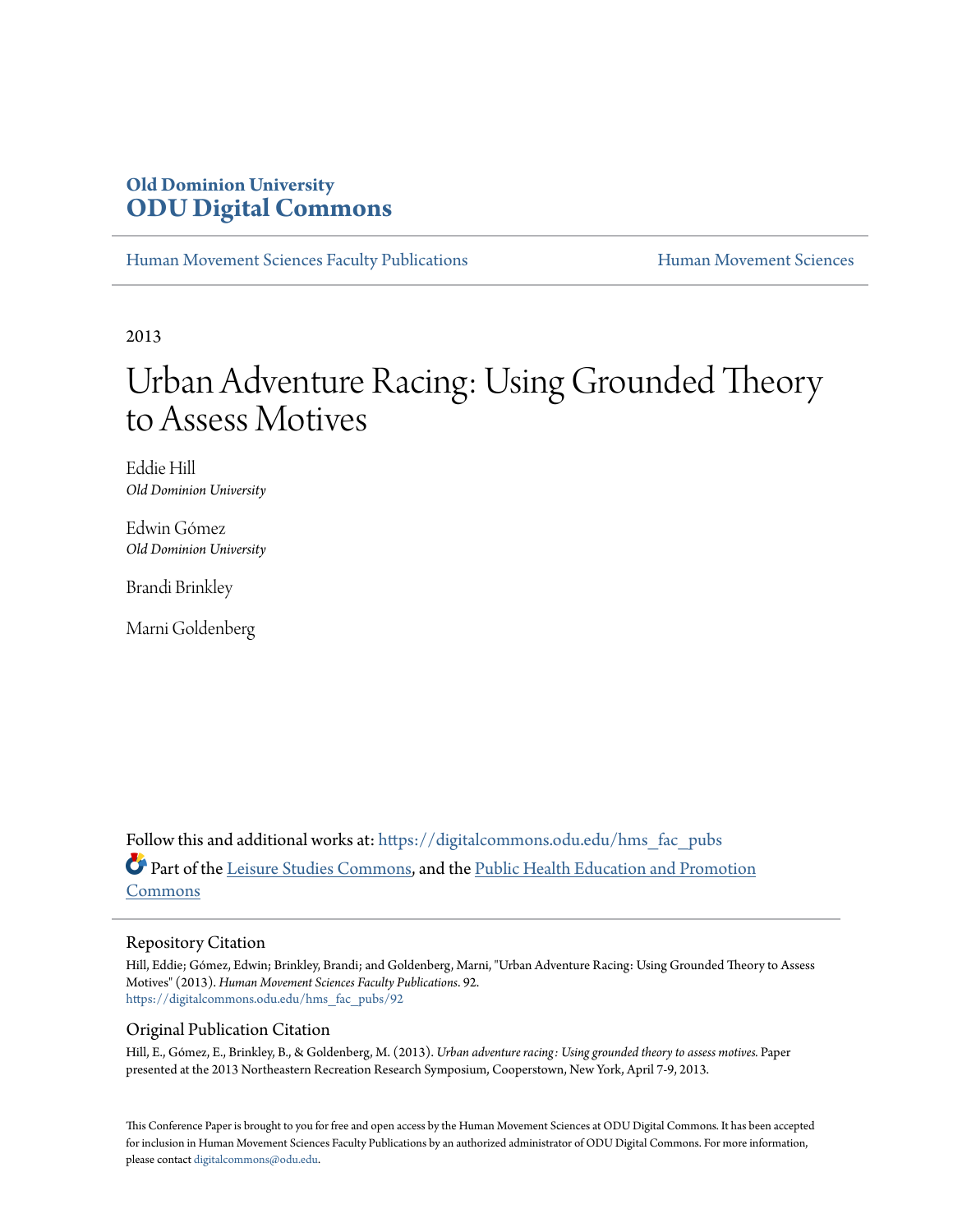## **URBAN ADVENTURE RACING: USING GROUNDED THEORY TO ASSESS MOTIVES**

Eddie Hill, Ph.D. Old Dominion University Human Movement Sciences Department Student Recreation Center, Rm. 2019 Norfolk, VA 23529-0196 ehill@odu.edu

Edwin Gómez, Ph.D. Old Dominion University

Brandi Brinkley, M.S. Family YMCA of Emporia-Greensville

Marni Goldenberg, Ph.D. California Polytechnic State University

#### **Abstract**

Although urban adventure races (ARs) have grown in popularity, little research exists on the reasons for the rising interest. Typically, adventure races are defined as a series of outdoor tasks completed within a given course or timeframe that are meant to challenge individuals, both mentally and physically. ARs borrow much from adventure programming. Aspects of AR programming may include goal-setting, problem-solving activities, and processing, and is often theoretically driven. This study used Grounded Theory as a basis for exploring why participants choose ARs, and if motives vary by gender. Of the 60 questionnaires collected, 40 were suitable for data analysis. We explored values associated with participating in an AR and gender. By using a modified laddering technique, the two identified values were "to become healthy," and "to focus on their health." Gender differences were also found.

#### **1.0 Introduction**

Previous researchers have examined different aspects of adventure races (ARs), such as emergency medical attention (Townes, 2005), adventure programming for individuals with disabilities (McAvoy, Smith, & Rynders, 2006), and the role of corporate culture in adventure racing (Kay & Laberge, 2002). ARs are described as having athletes perform multiple physically and mentally challenging tasks over a course in rugged, often remote, wilderness terrain (Townes, 2005). Goldenberg et al. (2005) conducted a study that measured outcomes from experiences individuals had while participating in an Outward Bound program. Although Outward Bound programs are not ARs, they both share many programming issues. Goldenberg et al.'s findings might be transferable to ARs because of the nature of adventure programming (e.g., prescribed challenges taking place in the outdoors) in an AR setting. Currently, researchers have not yet explored why adventure racers have chosen to participate in such events in the first place, or how Outcome-Focused Programming (i.e., recreation programming where the focus is on the a deliverable outcome; formally Benefits-Based Programming) can assist an AR agency in programming an event (Case, Hill, & Dey, 2009). Understanding reasons why racers choose to participate in ARS would help race providers promote and advertise to their target audience. As such, the general research questions guiding this study are:

- What are the attributes associated with male and female AR participants?
- What values (underlying motives) are sought out by AR participants?
- Do these values vary among men and women?

This study used the Grounded Theory Method (GTM) to provide a basis for the formation of a theory to explore why AR participants choose to participate in such events, assuming that information obtained from the returned questionnaires conveys applicable information to make relative claims to a theory. The GTM was introduced by Glaser and Strauss in 1967 as a technique for analyzing qualitative data in the field of sociology. The GTM serves as a process for generating a theory by analyzing the patterns, themes, common categories and observational data (Glaser & Strauss, 1967, Babbie, 2004). GTM is described as an approach that attempts to combine a naturalist approach with positivist concern for a "systematic set of procedures" in doing qualitative research (Babbie, 2004). The GTM employs the constant comparative method where observations are compared with one another via an iterative process, thus evolving into an inductive theory (Babbie, 2004).

There are four stages in the GTM: (a) comparison of incidents applicable to each category, (b) integrating categories and their properties, (c) delimiting the theory, and (d) writing theory (Babbie, 2004). From the data collected, the current researcher used this process to begin formulating a theory to seek answers to the research questions at hand. The current researcher then determined key attributes and outcomes that men and women derive from participation in adventure races and determined how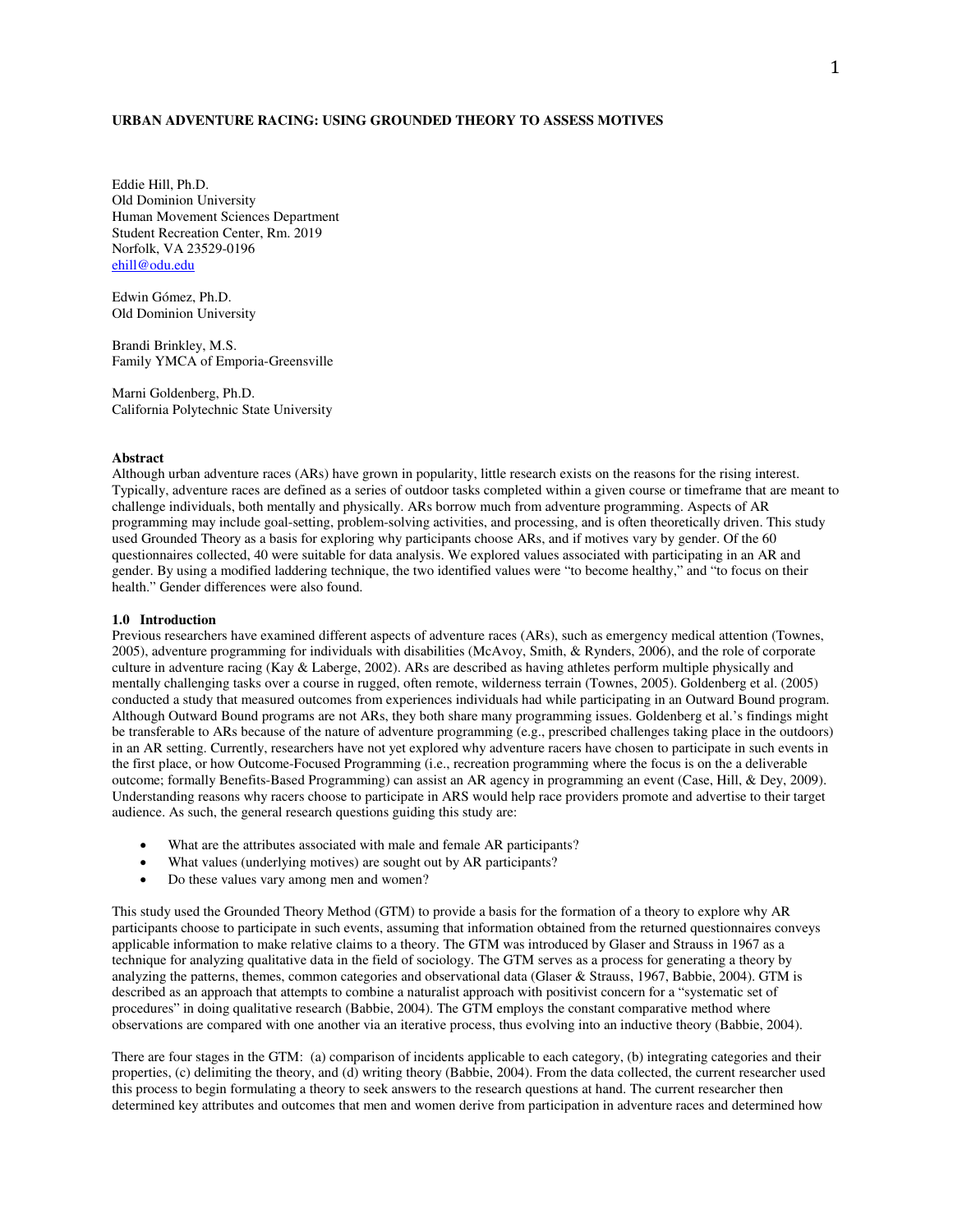outcomes can be used to inform practitioners about adventure race participants. To assist in determining the values or motives for the participants, a modified Means-end Laddering approach was used. Means-end is an approach to determining one's reason for choosing a product, destination, or service. Laddering is the most effective way to determine one's attributes (concrete reasons), consequences (bi-products of the attributes), and values (underlying motives) for making a decision about a reason for doing something (e.g., choosing to participate in an AR).

Laddering was first conceived by Olson and Reynolds (1983) and theoretically grounded by Reynolds and Gutman (1988). Laddering builds means-end chains by asking a participant why an attribute is important; the response will either be another attribute or a consequence. The researcher continues this approach (or does so through a self-administered questionnaire) until the participant eventually gives an answer reflecting a value state or can no longer give a response. In this method, each response is similar to a rung on a ladder, and each rung leads the researcher to a higher level of thinking by the participants, known as value states (Hill, Goldenberg, & Freidt, 2009).

Means-end theory has been used in several disciplines in order to understand consumer behavior. It is mostly used in marketing and psychology, where it was first applied, in settings such as consumer recycling (Bagazzi & Dabholkar, 1994) and consumer expectations of service employees (Pieters, Botschen, & Thelen, 1998), and has more recently been used in recreation-based settings (Botschen & Hemetsberger, 1998; Goldenberg, Klenosky, O'leary, & Templin, 2000; Goldenberg, McAvoy, & Klenosky, 2005; Hill et al, 2009).

#### **2.0 Methods**

In 2009, Old Dominion University's Recreation and Wellness Department partnered with the Park, Recreation, and Tourism Studies Program to host the 4<sup>th</sup> Annual Monarch Adventure Race (MAR). The race course consisted of eight challenge stations throughout campus. The MAR is an urban adventure race lasting approximately two hours, and made up of teams of four, where at least one member needs to be of the opposite gender. It is made up of a "trail" that meanders throughout the campus and consists of eight stations with activities for teams to complete. Along the trail, teams may be required to complete several other tasks as well. Past activities have included kayaking, rock wall climbing, bicycling, and a Humvee pull. Annually, a total of 25 teams or 100 spots have been opened to participants, half of whom were from the university, and the other half from the general public. At the completion of the MAR, participants voluntarily filled out a questionnaire. The GTM was employed to assist researchers in discerning patterns and themes from observational data to begin to generate theory. Literature and extant theories (e.g., means-end theory and laddering) are important to the GTM approach, especially in the context of research findings (Charaz, 2006; Glaser & Strauss, 1967). We sought to determine the participants' motivation for participating in this event.

#### **2.1 Data Collection**

The sample for this study was participants from the Spring 2009 MAR in Norfolk, Virginia. This study used a self-administered questionnaire as a means for data collection. The questionnaire was adopted from several studies (Botschen & Hemetsberger, 1998; Goldenberg, Klenosky, O'leary & Templin, 2000; Goldenberger, McAvoy & Klenosky, 2005; Pieters Botschen & Thelen, 1998; Walker & Olson, 1991). The questionnaire had a total of three sections: Section 1: demographic information from each participant, such as gender, state of residency, and education; Section 2 identified attributes from the participants; and Section 3 identified values (laddering) by repetitively answering the question "why is [this] important to you?" Between the completion of the event and the awards ceremony, participants were approached and asked to be part of a study by filling out a 10-minute, anonymous questionnaire.

The questionnaire asked 12 racer demographic questions and proceeded to list up to four attributes for participating in the race, followed by ranking responses by order of importance. After ranking their responses, respondents were then asked to fill out up to four "laddered questions" in hopes of recording an attribute, a consequence, and a value from which the researchers could derive qualitative data. This self-administered questionnaire provided researchers with demographic data on race participants as well as 78 "laddered responses" that were used to make general assumptions in the formulation of theories addressing why individuals choose to participate in adventure races.

#### **3.0 Results and Discussion**

At the 2009 MAR, 64 participants comprising 16 teams competed. At the conclusion of the race, a total of 60 questionnaires were distributed to participants, with 52 returned. Of these 52, 40 were suitable for the purpose of data collection (67% response rate). The questionnaire respondents' demographic data gave a great deal of insight about the participants. The average age of the questionnaire respondents who participated in the MAR was 26.48, with 37.5% male participants. Of the 40 respondents, 75% were white, 10% were Asian/Pacific Islander, 2.5% were African American and 12.5% were listed as "other" or chose not to answer. Nearly 68% (67.5%) of responders claimed to be residents of the state of Virginia with a majority living within 30 miles of the race's location. Of the 40 participants responding to the question about their current marital status, 77.5% of race participants were single, 15% married, and 5% divorced. A full 80% of respondents had never participated in an AR before, while the other 20% had either been at the previous year's race, or participated in a similar event. Since this event was held on a college campus, the most popular occupation was "students" at 40%, while the other 60% had a wide variety of other occupations or chose not to answer. In terms of education, 45% had "some college" (13-15 years of education) and 47.5% had obtained their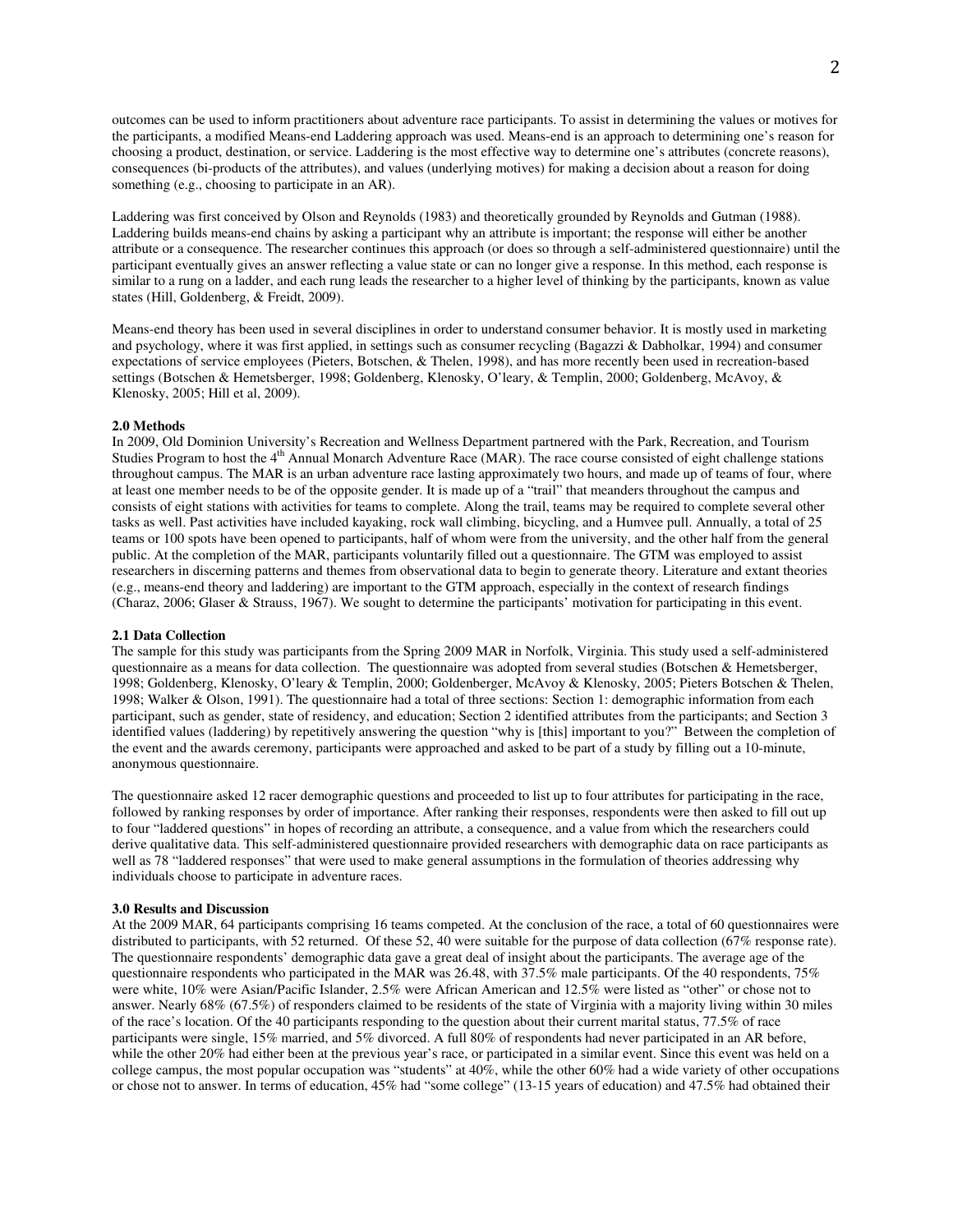Bachelor's degree (16 years of education). For those earning income, 17.5% earned \$30,000 or less, 15% earned between \$30,001 and \$60,000, and 17.5% earned above \$60,001 (20% of participants chose not to answer).

#### **3.1 Attributes Influencing Participation by Gender**

The first research question explored the attributes of ARs that influence participation among men and women. Analysis of the data provided by respondents was based on linked laddered responses given by participants. After reviewing the responses, five attributes (concrete reasons) were identified for each gender. Table 1 shows the overall number of responses for the top five attributes, and Table 2 illustrates attribute responses according to gender. The most common responses for attributes influencing AR participation were exercise, fitness, working out, physical activity, or physical education (see Tables 1 and 2). The emerging theme was based around fitness, thus the attribute category was entitled "fitness." Phrases that encompassed this category included physical fitness, exercise, work out, and physical activity.

| Table 1. General Attributes Influencing Participation |  |  |
|-------------------------------------------------------|--|--|
|                                                       |  |  |

| Attribute      | # of Responses |
|----------------|----------------|
| Fitness        | 34             |
| Fun            | 28             |
| <b>Bonding</b> | 18             |
| Competition    | 16             |
| Friendships    | 14             |

Table 2. *Attributes Influencing Participation between Men and Women*

|         |         | <b>Attributes</b> |         |             |             |  |
|---------|---------|-------------------|---------|-------------|-------------|--|
| Gender  | Fitness | Fun               | Bonding | Competition | Friendships |  |
| Males   |         |                   |         |             |             |  |
| Females | 20      |                   |         |             |             |  |

#### **3.2 Values Associated with Participation by Gender**

The second research question explores the values (e.g., underlying motives) perceived to be associated with participating in ARs. To find the sought out values associated with adventure racing, the laddered responses were examined. Of the 160 ladders analyzed, 40 were useful (i.e., they were initiated by an attribute of participating in an AR and ended in a value of the individual that serves as an inner motivation for participation). Many of the individuals who took the questionnaire began with "fun" as an attribute of participating in an AR. Fun, being a value itself, was not included in the number of ladders analyzed for this study unless it linked to another terminal value. Twenty-two ladder chains were excluded as a result based on irrelevant responses since fun is a final value (Rokeach, 1973). Table 3 shows results from the analyzed ladder chains received from questionnaires.

Table 3. *Values Associated with Adventure Race Participation*

| Value                   | # of Chain Endings |
|-------------------------|--------------------|
| <b>Fun</b>              | 29                 |
| Health                  | 15                 |
| Self-Esteem             |                    |
| <b>Happiness</b>        | 6                  |
| Sense of Accomplishment | 6                  |
| Social Acceptance       | 6                  |
| Self-fulfillment        | 3                  |
| Family                  | 3                  |
| Pleasure                | 2                  |
| Self-respect            |                    |

From both males and females, fun was the most important terminal value overall for participation in ARs. Aside from "fun," race participants saw ARs as a means to become healthy or to focus on their health, which was the second most important value in association with ARs. The means-end chains produced other values associated with AR participation such as self-esteem, social acceptance, happiness, sense of accomplishment, self-fulfillment, family, pleasure, and self-respect, however they did not receive as many responses as "fun" or "health."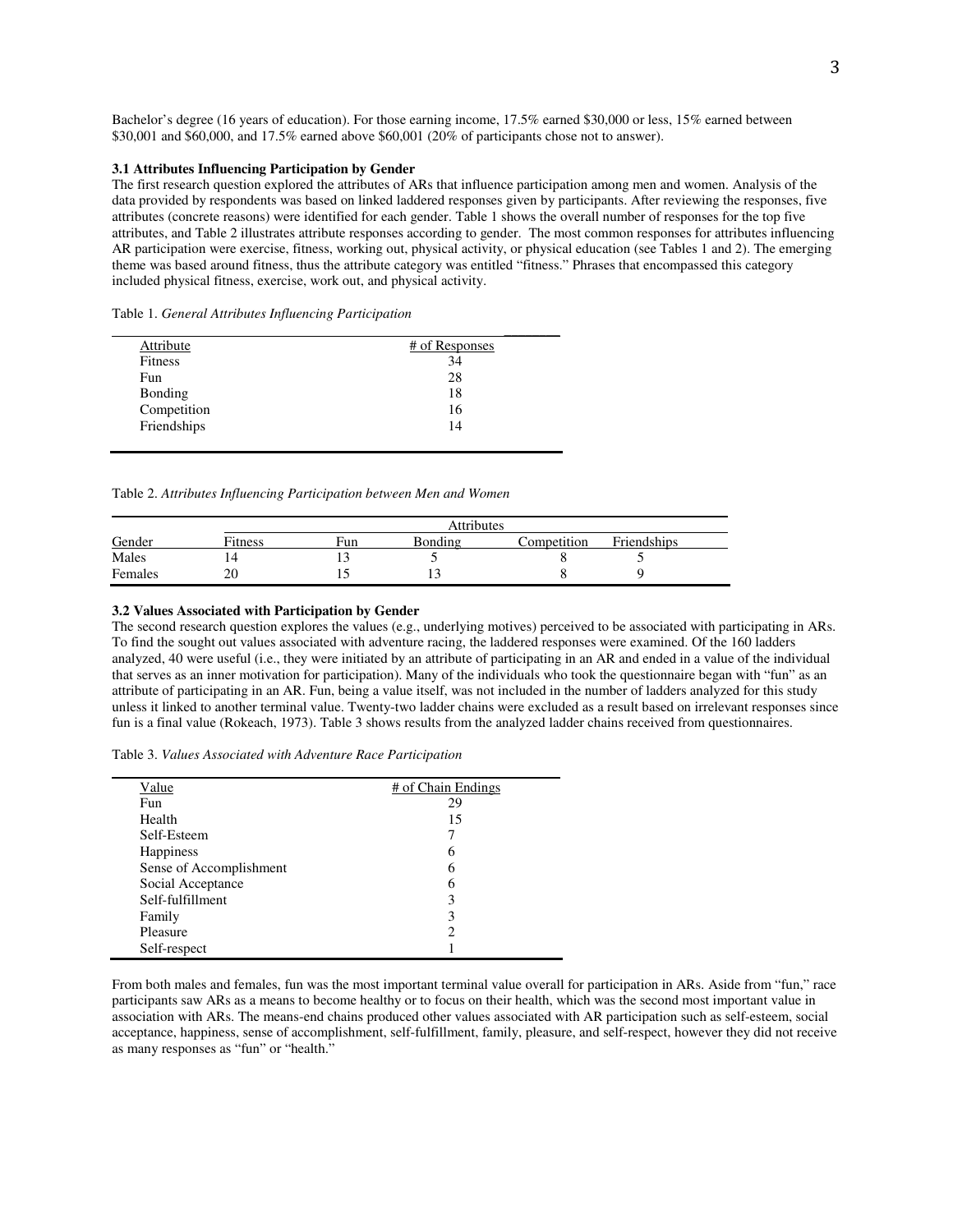### **3.3 Frequently Occurring Values**

After examining data in relation to the second research question, it is possible to derive an answer for the third question where the researcher identifies the most frequently occurring underlying values or motives for participation among men and women. The findings indicate that the top two motives between both genders, fun and health, respectively. Table 4 shows the top four most frequently occurring motivators for AR participation between males and females based on the amount of chains ending in particular terminal values per gender. In general, men focused on winning and the competitive aspects of the AR, while women focused on the socialization aspects and a sense of accomplishment.

|         | Values |        |        |                  |                |            |
|---------|--------|--------|--------|------------------|----------------|------------|
|         |        | Self-  |        | Sense of         | Social         |            |
| Gender  | Fun    | Health | Esteem | <b>Happiness</b> | Accomplishment | Acceptance |
| Males   | 14     |        |        |                  |                |            |
| Females |        |        |        |                  |                |            |

#### **4.0 Conclusion and Implications**

As illustrated in the current study, the means-end theory approach of Laddering can be applied to ARs to inform practitioners about individuals who participate in these events. However, this study should be viewed with caution due to the lack of using LadderMap software for data analysis. LadderMap is the primary tool used to analyze this type of data (i.e., software program that allows for the interconnections between hierarchical nature of attitudes, consequences and values, reflective in the means-end theory in the data), and then create Hierarchy Value Maps and Means-end chains. Unfortunately, LadderMap was not available to the researchers during this study, thus the attributes and values were explored by researchers for consistent themes, rather than true hierarchical analysis.

After reviewing the qualitative data, results can be used via the GTM to provide a foundation for a possible theory as to why men and women choose to participate in ARs. When comparing responses given by males and females, both sexes appear to be in agreement; the two most popular attributes that influenced both sexes to participate in the AR were fun and fitness. However, there is a shift in attributes causing them to race. Males are interested in competition, bonding and friendships, while females are more interested in bonding, friendships, and competition.

The most predominant values associated with AR participation were fun and health; however, other values included self-esteem, social acceptance, and happiness. Glaser and Strauss noted that the researcher must compare incidents in Stage 1. In this case, this refers to responses which show similarities. For this study, the responses with similar phrases were assessed. Stage 2, characterized by placing such incidences in categories based on those similarities, is where the researcher is able to integrate categories and their properties to form themes, patterns, or relationships. Stage 2 is where the most frequent responses, for attributes and values, formed categories or themes of their own. Stage 3 begins the process of delimiting the theory. A theory can emerge from the relationships between themes and the theory may become clearer as delimitations to a theory emerge.

In this study, data provided a foundation for the beginning of a theory as to why men and women are motivated to participate in ARs. Self-esteem may motivate men to participate because of the race's emphasis on winning and its competitive nature, while women may be motivated by social acceptance because of the race's tendency to foster relationships within the groups or a sense of accomplishment through completing the race. Because this is an exploratory study, and the first of its kind concerning this subject matter, Stage 4 cannot be completed by this study alone. Stage 4 is the act of actually writing the theory. Replication of the study would be necessary in order to write and develop a theory.

This study could be used in a number of ways, both by professionals and by researchers. The findings of this study can serve as an aid to professionals who provide both sanctioned and unsanctioned ARs. Program planners can use the information to provide programs based on the attributes of the race that influence and initiate interest in AR participation. Also, professionals may use findings from this study as a marketing tool to understand what motivates people to participate in ARS and to obtain information on what participants expect based on the attributes and values that motivate them to participate. Researchers may also use this study as the basis for a future study.

Even though this research provided some insight, there are more ways that this research can be replicated to provide more information on other aspects of an AR. Since this is an exploratory study, there are a number of directions that researchers could precede, in regard to finding attributes, values, and motivations of AR participation. For example, other variables beside gender can be explored when assessing motivations for participation in ARs. Studies examining variables such as differences in age groups and potential benefits derived from participation in ARs are suggested. Also, an interesting study might explore the size of the race and the motivations that influence race participation since this study was only conducted on a relatively small, unsanctioned race. Differences between the motivations of individuals participating in nationally sanctioned races versus unsanctioned races could also yield differences which might assist in marketing. This study could be replicated at Old Dominion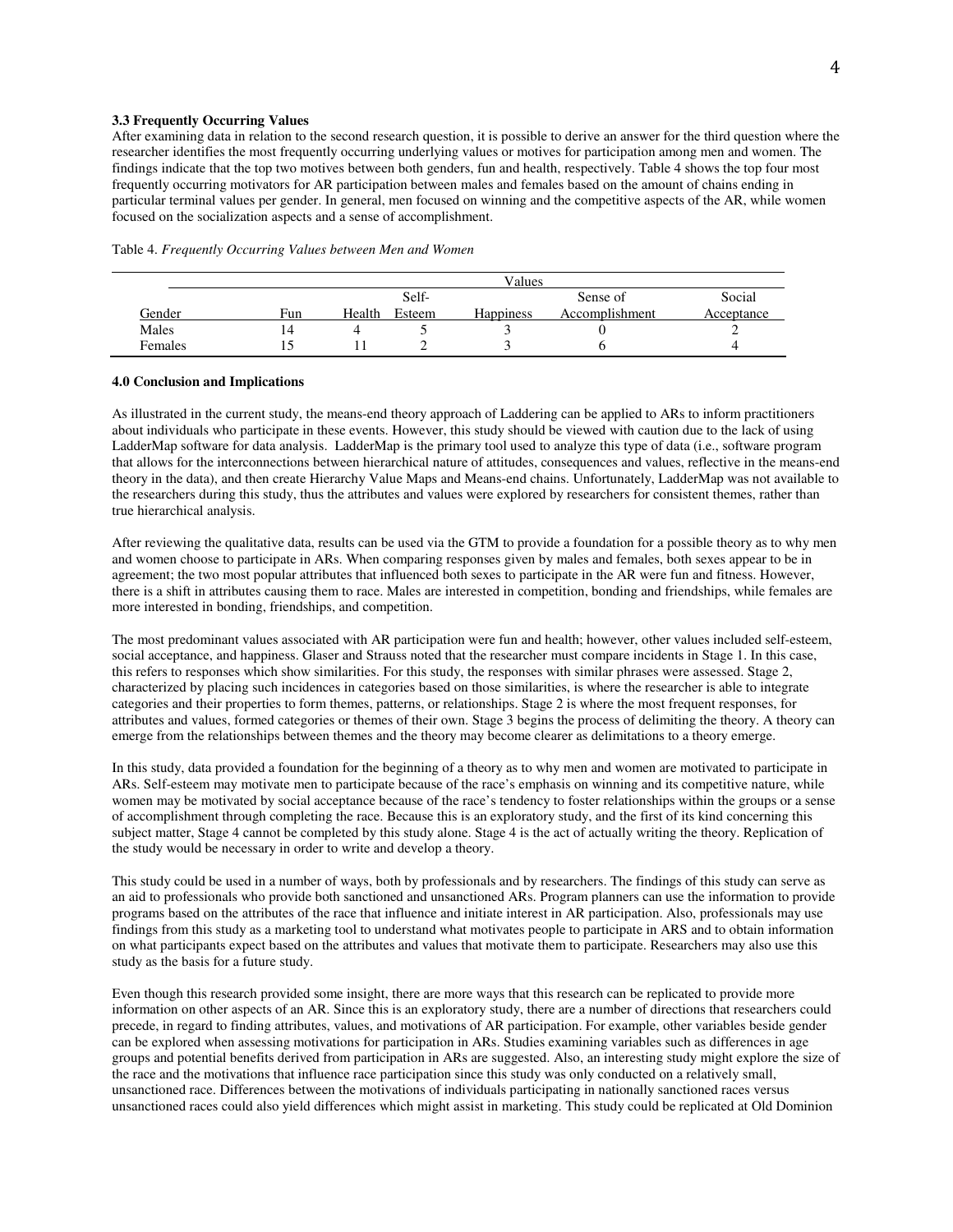University to examine whether the study would yield the same results or to test differences in motivations between student and non-student groups.

In conclusion, with the recent growth of "newer" adventure events (e.g., Tough Mudder, Warrior Dash, Spartan Race), this study was able to provide insight into a relatively new recreation activity and its participants. This qualitative, exploratory study provided a basis for examining underlying values that motivate individuals to participate in ARs. It also provided a basis to postulate an introductory theory that can be a foundation for further research on motivations of AR participants. There is a need for more understanding of AR participants since it is a new, emerging activity. Men are motivated to participate because of an emphasis on winning and the competitive nature of the race, while women are motivated by social acceptance, based on the race's tendency to promote bonding within the groups, or a sense of accomplishment by completing a race. This is similar to other gender-based findings (Hill, Ridinger, Shapiro, & Gómez, 2012). With AR and adventure runs at an all-time high, it is essential for race directors to understand the participant. Future studies should continue to explore other theoretical frameworks to help explain why certain motives are influencing behaviors.

#### **5.0 References**

Babbie, E. (2004). *The Practice of Social Research* (10th ed.). Belmont, CA: Wadsworth/Thomson Learning, Inc.

- Bagazzi, R., & Dabholkar, P. (1994). Consumer recycling goals and their effect on decisions to recycle: A means-end chain analysis. *Psychology & Marketing, 11*(4) 313-440.
- Botschen, G., & Hemetsberger, A. (1998). Diagnosing means-end structures to determine the degree of potential marketing program standardization. *Journal of Business Research*,*42*, 151-159.
- Case, R., & Hill, E., & Dey, T. (2009). A study to examine the athletic career path of xterra athletes. *International Journal of Youth Sport 4*(2), 3-9.
- Charaz, K. (2006). *Constructing grounded theory: A practical guide through qualitative analysis*. London: Sage Publications.
- Freidt, B., Hill, E., Gómez, E., Goldenberg, M. & Hill, L. (2010) A benefits-based study of Appalachian trail users: Validation and application of the benefits of hiking scale *Physical Health Education Nex (us)/ (phén) ix Éducation Physique et à la Santé Journal (*2*)*1, 1-22.
- Glaser, B. & Strauss, A. (1967). *The Discovery of Grounded Theory: Strategies for Qualitative Research.* Chicago: Aldine Publishing Company.
- Goldenberg, M, Klenosky, D., O'Leary, J., & Templin, T. (2000). A means-end investigation of ropes course experiences. *Journal of Leisure Research, 23*(2), 208-244.
- Goldenberg, M., Klenosky, D. McAvoy, L., & Holman (2002). Using means-end theory to understand the outdoor adventure experience. *Research in Outdoor Education, 6*, 40-47.
- Goldenberg, M., McAvoy, L., & Klenosky, D. (2005). Outcomes from components of an Outward Bound experience. *Journal of Experiential Education, 28*(2), 123-146.
- Gómez, E., Freidt, B., Hill, E., Goldenberg, M., & Hill. L. (2010). Appalachian Trail Hiking Motivations and Means-end Theory: Theory, Management, and Practice. *Journal of Outdoor Recreation, Education and Leadership 2*(3).
- Hill, E., Goldenberg, M., & Freidt, B. (2009). Motivations for Hiking the Appalachian Trail: Using a means-end approach. *Journal of Unconventional Parks, Tourism, & Recreation Research, 2*(1), p. 19-27
- Hill, E., & Odello, T. *Urban Adventure Racing: Determining Participant Satisfaction*. 53<sup>rd</sup> Virginia Recreation and Park Society Annual Conference (Research Symposium), Williamsburg, VA (2007).Hill, E., Goldenberg, M., & Freidt, B. (2009). Motivations for Hiking the Appalachian Trail: using a means-end approach. *Journal of Unconventional Parks, Tourism, & Recreation Research (*2*)*1, 19-27
- Hill, E., Ridinger, L., Shapiro, S., & Gómez, E. (2012). An examination of motives for running in a charity event*. Leisure Research Symposium Book of Abstracts,* 29-32. National Recreation and Park Association Congress and Exposition, Anaheim, CA.
- Kay, J., & Laberge, S. (2002). The 'new' corporate habitus in adventure racing. *International Review for Sociology of Sport, 37*(1), 17-36.
- McAvoy, L., Smith, J., & Rynders, J. (2006). Outdoor adventure programming for individuals with cognitive disabilities who present serious accommodation challenges. *Therapeutic Recreation Journal, 40* (3), 182-199.
- Olson, J. C., & Reynolds, T. J. (1983). Understanding consumers' cognitive structures: Implications for advertising strategy. In L. Percy & A. Woodside (Eds.), *Advertising and Consumer Psychology*, Vol. 1. (pp. 77-90). Lexington, MA: Lexington Books.
- Pieters, R., Botschen, G., & Thelen, E. (1998). Customer desire expectations about service employees: An analysis of hierarchial relations. *Psychology and Marketing, 15*(8), 755-773.
- Priest, S. & Gass, M. (1997). *Effective leadership in adventure programming.* Champaign: Human Kinetics.
- Reynolds, T. J. & Gutman, J. (1988). Laddering theory, method, analysis, and interpretation [Electronic version]. *Journal of Advertising Research, 28*, 11-34.
- Rokeach, M. (1973). *The Nature of Human Values.* New York, New York, United States of America: The Free Press

Townes, D. (2005). Wilderness Medicine: Strategies for provision of medical support for adventure racing. *Sports Medicine , 35*